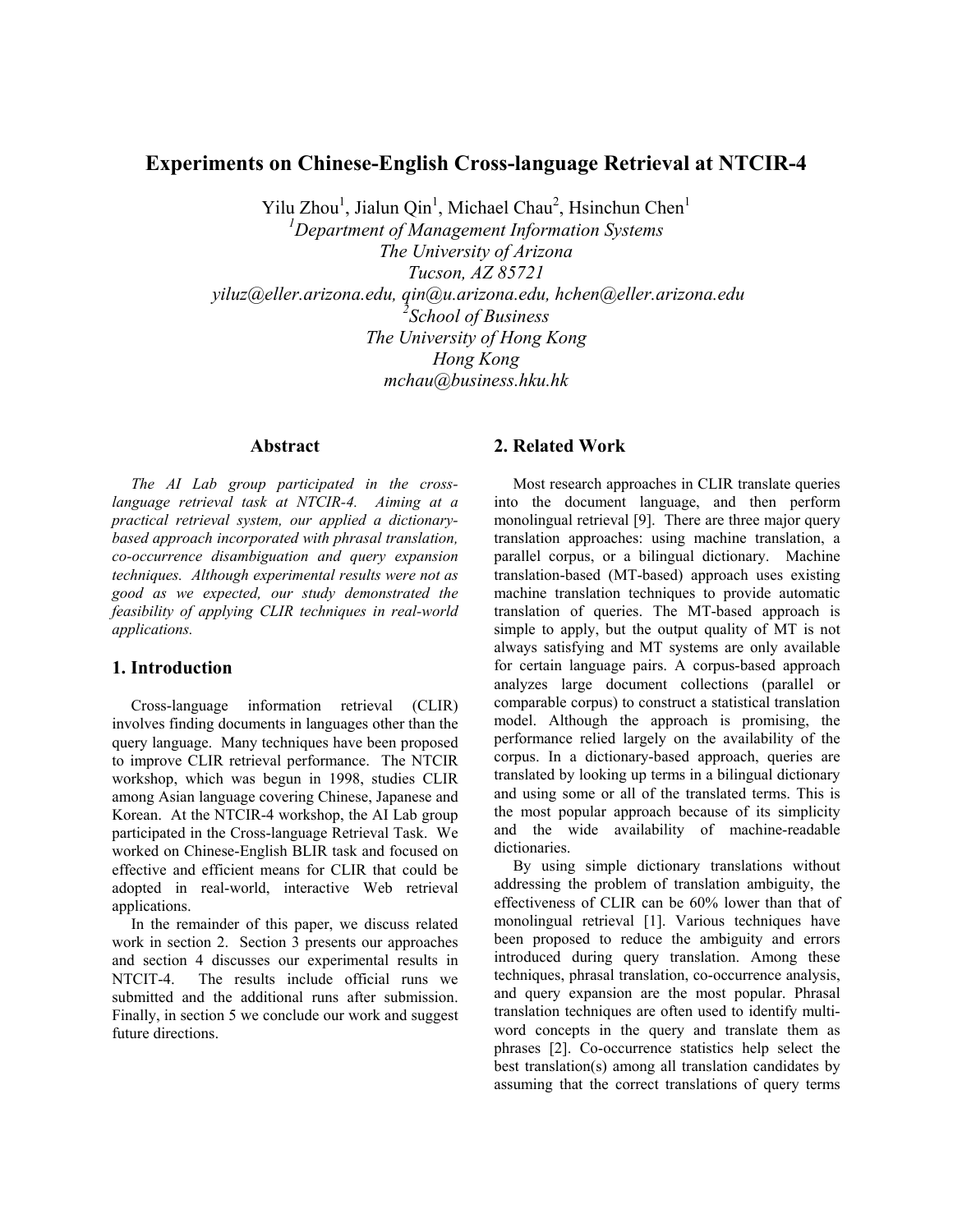tend to co-occur more frequently than the incorrect translations do in documents written in the target language [2, 3, 4, 8]. Query expansion assumes that additional terms that are related to the primary concepts in the query are likely to be relevant, and by adding these terms to the query, the impact of incorrect terms generated during the translation can be reduced [1]. Most research has focused on the study of technologies that improve retrieval precision on largescale evaluation collections. There is a need to explore a set of techniques to be integrated into real-world, interactive Web retrieval applications [5, 12].

# **3. Proposed Approach in Chinese-English Cross-language Retrieval**

Chinese-English retrieval task is to search Chinese topics against the English document collection. Aiming to apply an integrated set of CLIR techniques in a practical system, we propose architecture for CLIR system which consists of four major components: (1) document and query indexing (2) term translation (3) post-translation query expansion (4) document retrieval. These four components were integrated as a one-stop retrieval in our system for CLIR.

### **3.1. Document and Query Indexing**

Both Chinese queries and English documents need to be indexed in Chinese-English retrieval.

Indexing techniques for Chinese language has been studied in much research. Overlapping character ngrams, multi-word phrases and simple words are often used. Our system used phrase-based indexing for Chinese topics and descriptions. The Chinese phrase lexicon was a combination of two: Chinese phrases in LDC bilingual lexicon and Chinese phrases extracted by Mutual Information program. LDC lexicon is a bilingual English-Chinese lexicon available through the Linguistic Data Consortium (LDC). It includes two specific lists: the English-to-Chinese wordlist ("ldc2ec") and the Chinese-to-English wordlist ("ldc2ce"), each contains around 120,000 entries.

The mutual information approach is a statistical method that identifies as meaningful phrases significant patterns from a large amount of text in any language [10]. The approach is an iterative process of identifying significant lexical patterns by examining the frequencies of word co-occurrences in a large amount of text. Three steps are involved: tokenization, filtering and phrase extraction. First, in the tokenization step, each word (or token) in the text is identified by recognizing the delimiter separating it

from another word. In Chinese (or many other oriental languages), in which the smallest meaning-bearing unit is a character, the delimiter is identified as the boundary of each word (or character). Second, in the filtering step, a list of stop words is used to remove non-semantic-bearing expressions and a list of included words is used to retain good expressions (words or phrases). Regular expressions can be used in the two lists to specify patterns of words. Third, in the phrase extraction step, statistics of patterns of the words extracted from the above steps are computed and compared against thresholds to decide whether certain patterns are extracted as meaningful phrases. The mutual information (MI) algorithm is used to compute how frequently a pattern appears in the corpus, relative to its sub-patterns. Based on the algorithm, the MI of a pattern c (MIc) can be found by

$$
MI_c = \frac{f_c}{f_{left} + f_{right} - f_c}
$$

where *f* stands for the frequency of a set of words. Intuitively, MIc represents the probability of cooccurrence of pattern c, relative to its left sub-pattern and right sub-pattern. Phrases with high MI are likely to be extracted and used in automatic indexing. Chinese document collection in NTCIR was sent to MI to build the Chinese lexicon and around 97,000 phrases were extracted. While indexing Chinese queries, functional phrases were removed from description.

English documents were indexed using a combined word-based and phrase-based approach. To support document retrieval, English documents were indexed using a word-based indexing approach. The positional information on the words or characters within a document was captured and stored such that when the query was a phrase, documents containing the exact phrase could be retrieved and given higher ranking than documents with separated words. The English words were stemmed using Porter stemmer [11] and stopwords were removed. Because word-based indexing did not capture phrases during our general indexing process for English documents, Arizona Noun Phraser (AZNP), developed by our research group, was used to extract phrases from the English collection [14]. AZNP has three components: a word tokenizer, a part-of-speech tagger, and a phrase generation module. Its purpose is to extract all noun phrases from each document based on linguistic rules. The indexed terms are potential translations from bilingual dictionaries, and would be used in cooccurrence calculation for translation disambiguation purposes and post-translation query expansion.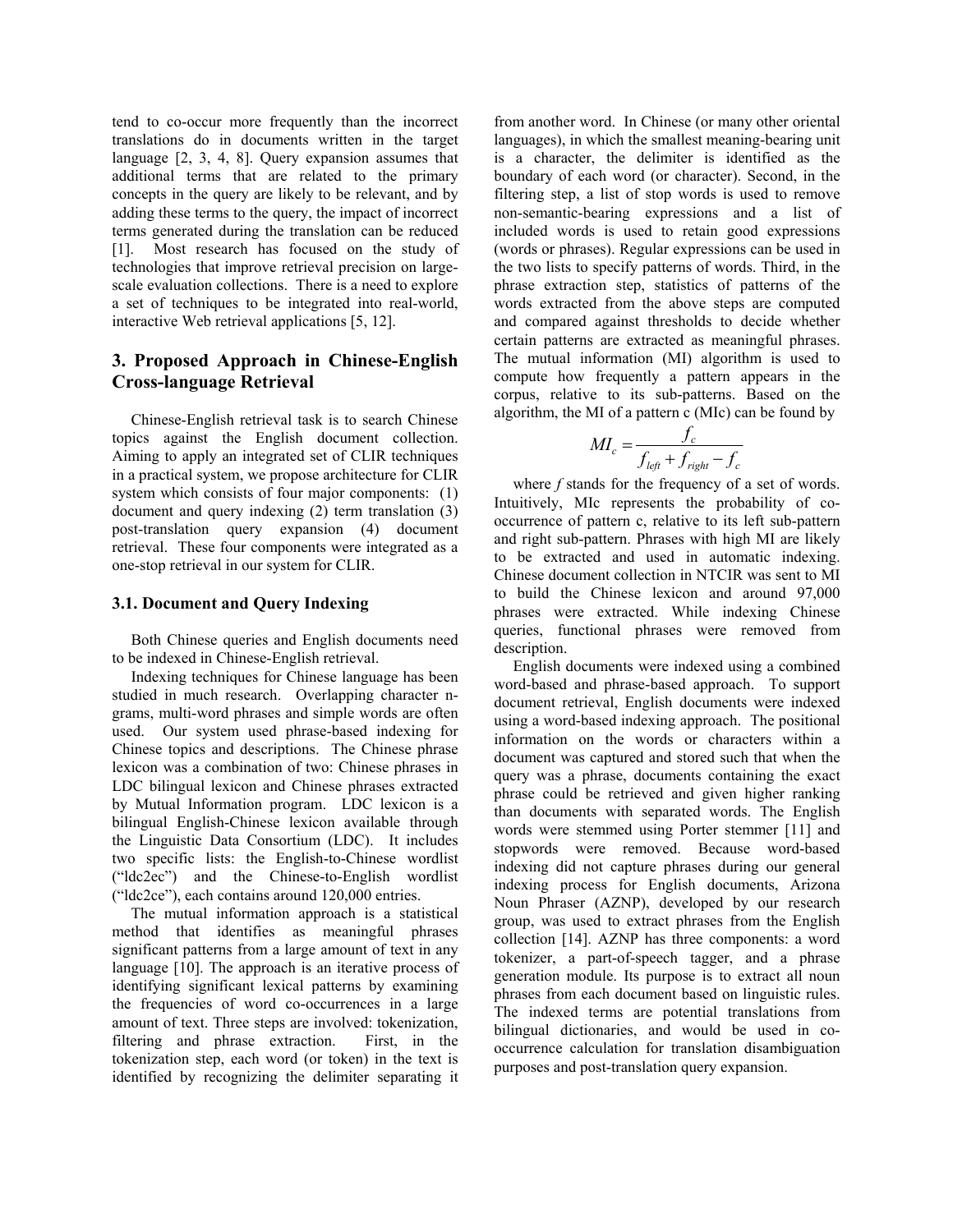## **3.2. Term Translation**

The Translation component is the core of the system. It is responsible for translating search queries in the source language into the target language. Among the three translation approaches, the dictionary-based approach seems to be most promising for practical systems for two reasons. First, compared with the parallel corpora required by the corpus-based approach, MRDs used in dictionary-based CLIR are much more widely available and easier to use. The limited availability of existing parallel corpora cannot meet the requirements of practical retrieval systems in today's diverse and fast-growing information environment. Second, compared with MT-based CLIR, the dictionary-based CLIR approach is more flexible, easier to develop, and easier to control. Therefore, we used a dictionary-based approach combined with phrasal translation and co-occurrence analysis for translation disambiguation.

Query term translations were performed using the LDC (Linguistic Data Consortium) English-Chinese bilingual lexicon as dictionaries. LDC Chinese-to-English wordlist could be used as a comprehensive word dictionary as well as a phrase dictionary. Taking advantage of the phrasal translations, Kwok [7] reported that using the Chinese-to-English wordlist alone improved the effectiveness of CLIR by more than 70%. LDC bilingual lexicon was encoded in GB code that is used in mainland China, while the document collection was encoded in Big5 that is used in Hong Kong and Taiwan. Encoding conversion was performed on LDC lexicon to match the encoding with document collection.

In the dictionary lookup process, the entry with the smallest number of translations will be preferred over other candidates. In addition, we also conducted maximum phrase matching. Translations containing more continuous key words will be ranked higher than those containing discontinuous key words.

Co-occurrence analysis also was used to help choose the best translation among candidates. All possible definition pairs {D1, D2} in the dictionary were extracted such that D1 is a definition of a term 1 in the source language and D2 is a definition of a term 2 in the target language. Each pair was used as a query to retrieve documents in the indexed collections. The co-occurrence score between two definitions D1 and D2 then could be calculated as follows:

$$
Co - occur(D_1, D_2) = \frac{N_{12}}{N_1 + N_2}
$$

where  $N_{12}$  is the number of Web pages returned where performing an "AND" search using both *D1* and *D2* in

the query and  $N_1$ ,  $N_2$  are the numbers of documents returned respectively when using only  $D_1$  or  $D_2$  in the query. Our method is similar to that of [8] in which they sent definition pairs to other search engines and used the number of returned documents to calculate the co-occurrence scores. We calculated co-occurrence scores in advance to avoid affecting run time efficiency.

#### **3.3. Post-translation Query Expansion**

The Post-translation Query Expansion component is responsible for expanding the query in the target language (English). The local feedback method was implemented for post-translation query expansion in our system. Our approach followed the method reported by Ballesteros and Croft [2]. The translated query was sent to the document collection in the target language to retrieve the relevant documents. All terms from the top 20 documents were extracted and ranked by tf\*idf scores. The top 5 ranked terms were then combined with the translated query and reweighed to build the final query.

#### **3.2. Document Retrieval**

The Document Retrieval component is responsible for taking the query in the target language and retrieving the relevant documents from the text collection. After a target query had been built, it was passed to the search module of the system. The search module searched the document indexes and looked up the documents that were most relevant to the search query. The retrieved documents then were ranked by their tf\*idf scores and returned to the user through the interface.

### **4. Evaluation Results**

CLIR evaluation in NTCIR aims at testing the effectiveness, measured by precision and recall, of retrieval systems. In this section, we present both our official Chinese-English BLIR results and some post hoc experiments.

The English document collection provided by NTCIR contains 347,549 new articles in China, Taiwan, Hong Kong, Japan and Korea. Evaluation was based on 50 topic descriptions, and relevance judgments were developed using a pooled assessment methodology. NTCIR used four ranks of relevance, highly relevant (S), relevant (A), partially relevant (B) and irrelevant (C) [6]. In the case of "Rigid" documents judged S and A were regarded as correct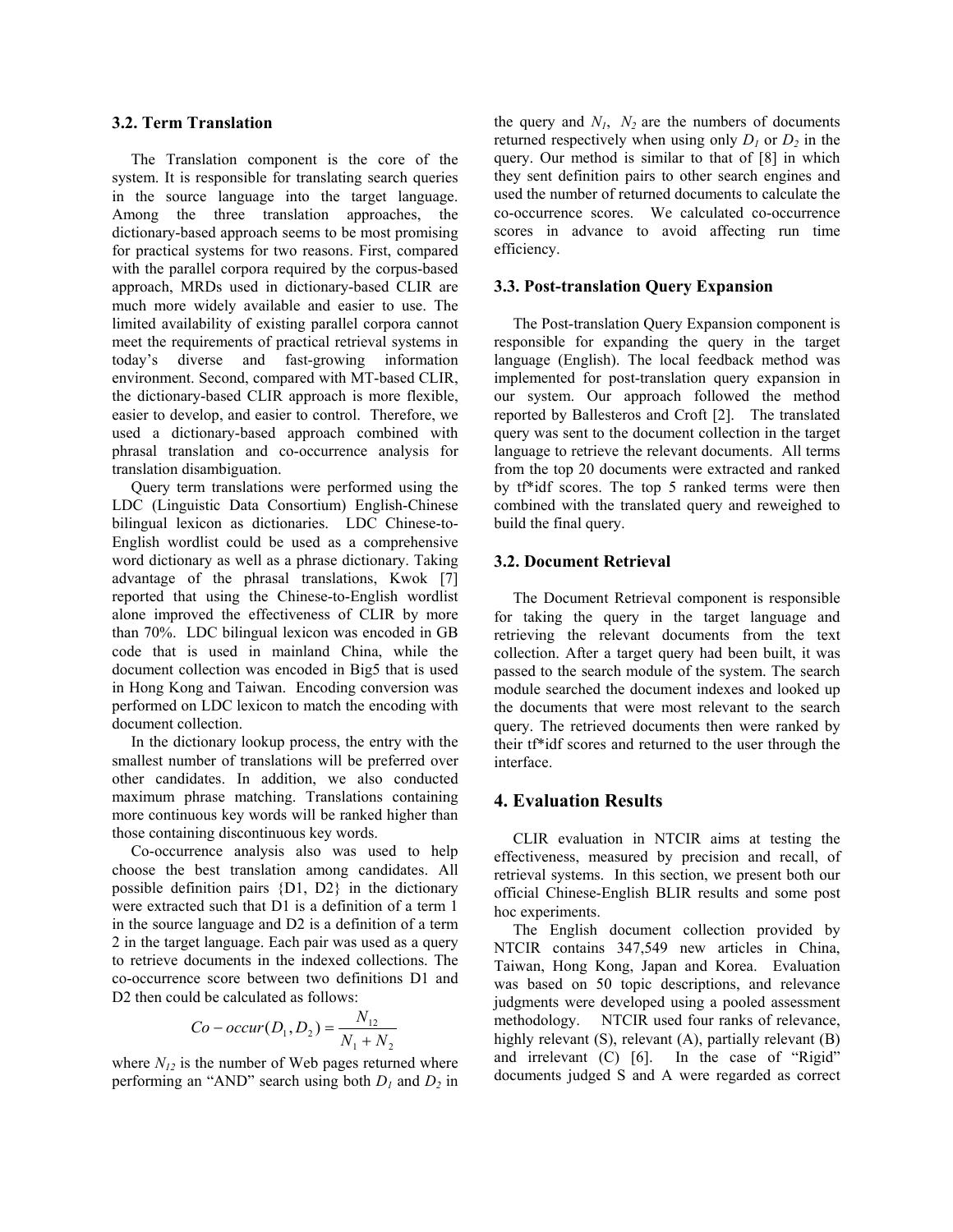answers, while in the case of "Relax" documents judged B were also regarded as correct answers. For each topic, a ranked list of documents were produced and retrieval effectiveness were computed using NTCIR-4 released relevance judgments. We used the Chinese document collection of 381,375 news articles for Mutual Information training process.

For evaluation we submitted Bilingual Chinese-English runs and monolingual English runs. For BLIR, we submitted one result using title queries, AILab-C-E-T-01, and one result using description queries, AILab-C-E-D-01. Narrative part of the topics were not used in our runs. We did not apply query expansion techniques in our official runs. We submitted two official monolingual runs called AILab-E-E-T-01 (title only) and AILab-E-E-D-01 (description only). Table 1 shows non-interpolated average precision values for official runs averaged over all the test queries.

|                        | Assessment   | Avg.             | $%$ of   |
|------------------------|--------------|------------------|----------|
|                        |              | <b>Precision</b> | Mono. IR |
| $AILab-E-$<br>$E-T-01$ | <b>Rigid</b> | 0.0802           |          |
|                        | <b>Relax</b> | 0.1032           |          |
| AILab-E-<br>$E-D-01$   | <b>Rigid</b> | 0.0342           |          |
|                        | Relax        | 0.0483           |          |
| $AILab-C-$<br>$E-T-01$ | <b>Rigid</b> | 0.0587           | 73%      |
|                        | Relax        | 0.0729           | 70%      |
| AILab-C-<br>$E-D-01$   | <b>Rigid</b> | 0.0412           | 39%      |
|                        | Relax        | 0.0520           | 50%      |

**Table 1: Average Precision for Official Runs** 

Our official runs did not achieve a high performance, which could be resulted from several factors. First, topics in NTCIR contains a lot of proper nouns that were not covered by LDC bilingual lexicon. Failure in translation there proper nouns dramatically affected the performance of bilingual retrieval. These proper names were mostly people's name, medicine names, organization names and etc. Second, some phrases were mistranslated. Special event titles and special names that contain general meaning nouns often resulted in an incorrect translation. This was often due to the wrong segmentation of Chinese phrases. We believe word-based indexing for Chinese queries brought an information loss because some meaningful phrases, especially new terminologies were not included in our phrase lexicon. We used Mutual Information approach to extract Chinese phrases from NTCIR official Chinese document collection as an addition to existing phrase lexicon. However, the training corpus for MI was not highly comparable to the English document collection for retrieval. Therefore phrases that did not appear often in the training corpus were missed. Third, there was an error in our document retrieval component which affected the performance of both monolingual and bilingual retrieval.

In our post hoc experiment, we corrected the error in English document retrieval process and topic title was used as query terms. In bilingual post hoc experiment, we used local feedback as our posttranslation query expansion. The performance improved significantly after the error correction. Table 2 shows non-interpolated average precision values for post hoc runs averaged over all the test queries.

| $1.4819$ and $1.1991$ and $1.991$ and $1.991$ . The set the set that it is a set of $1.891$ |                   |           |          |  |
|---------------------------------------------------------------------------------------------|-------------------|-----------|----------|--|
|                                                                                             | <b>Assessment</b> | Avg.      | $%$ of   |  |
|                                                                                             |                   | Precision | Mono. IR |  |
| AILab-E-E-T-                                                                                | <b>Rigid</b>      | 0.2155    |          |  |
| Post hoc                                                                                    | <b>Relax</b>      | 0.2664    |          |  |
| AILab-C-E-T-                                                                                | <b>Rigid</b>      | 0.1023    | 47%      |  |
| Post hoc                                                                                    | <b>Relax</b>      | 0.1345    | 50%      |  |
| AILab-C-E-D-                                                                                | <b>Rigid</b>      | 0.0928    | 43%      |  |
| Post hoc                                                                                    | <b>Relax</b>      | 0.1120    | 42%      |  |

**Table 2: Average Precision for Post-hoc Runs** 

We observed that using description field yielded lower precision than using title field. We believe that because we used simple tf\*idf in document ranking and treated all the query words/phrases equally, same weight was given to unimportant phrases as well as important phrases in description field. A balanced query formulation could improve the performance of document retrieval.

## **5. Conclusions and Future Directions**

NTCIR-4 provided large-scale test collections for CLIR experiments. In this paper, we presented our experience in an Chinese-English retrieval system in NTCIR-4. Aiming at a practical retrieval system, our applied a dictionary-based approach incorporated with phrasal translation, co-occurrence disambiguation and query expansion techniques. Our approach was relatively simple and all the components were integrated as a one-stop searching. However retrieval performance was not as good as we expected. Using description fields yields lower precision than using title fields. This reflected the impact of query length in our retrieval model. NTCIR-4 task is different from our previous experience in Web retrieval where short queries are involved. Overall, our study demonstrated the feasibility of applying CLIR techniques in realworld applications and the experimental results are encouraging.

We plan to expand our research in several directions. First, we plan to integrate more CLIR